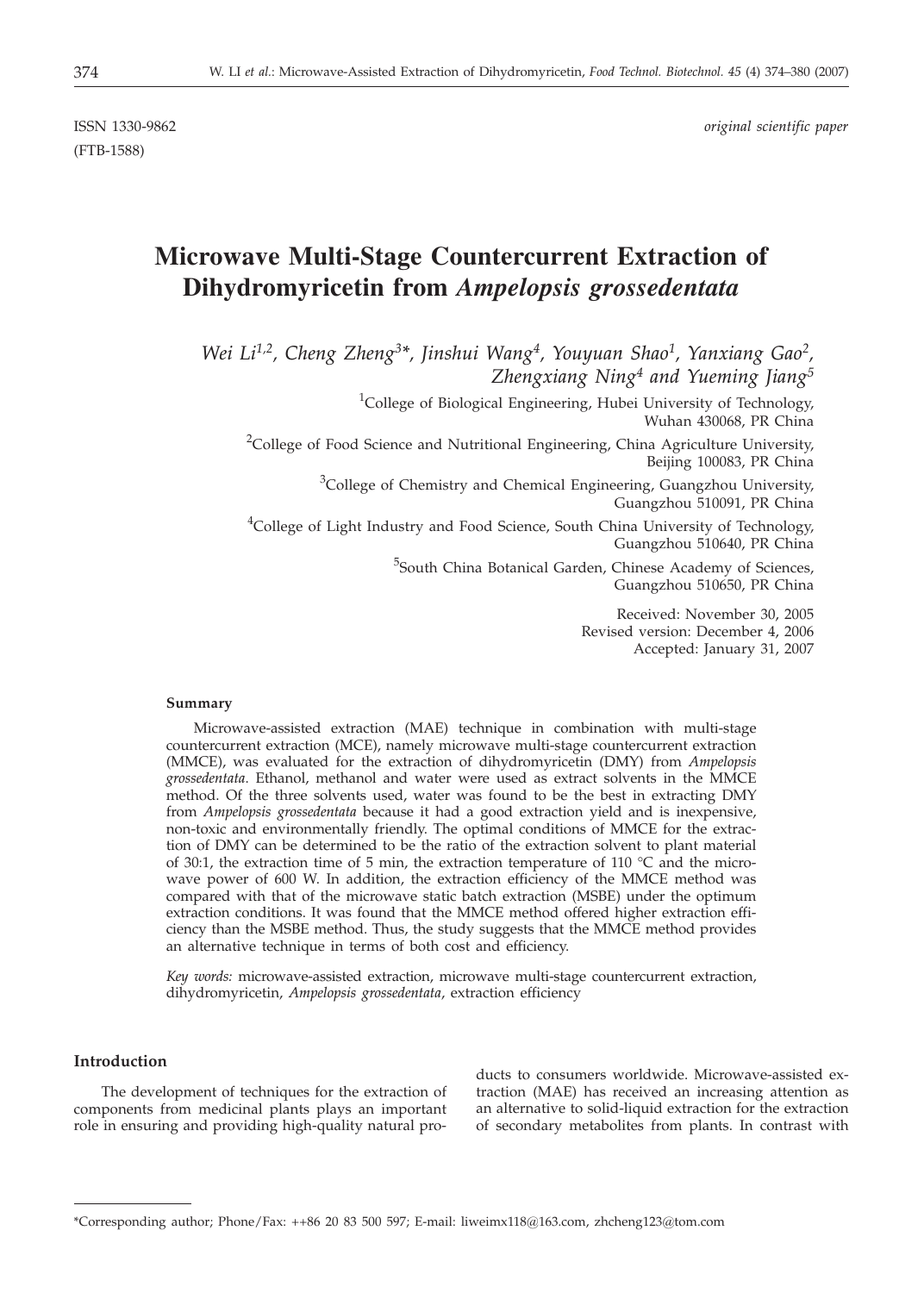the conventional liquid-solid extraction, the use of MAE method results in significant reduction of the extraction time because the microwave heats the solvent rapidly. Furthermore, microwave can keep the temperature gradient to a minimum and accelerate the speed of heat transfer. Additionally, the MAE method allows for a significant reduction in consumptions of solvents and energy and increases extraction efficiency (*1,2*). Regarding the extraction, the advantage of microwave heating is the disruption of weak hydrogen bonds promoted by the dipole rotation of the molecules. The migration of dissolved ions increases penetration of the solvent into the matrix and, thus, facilitates the salvation of the target compounds. Microwave acts directly on water molecule within the cells *in situ*, resulting in a rapid increase in the cell temperature. The pressure resulting from the vapor of the cell leads to rupture of the cell membranes and cell walls (*3,4*) and generates cavities during MAE operation. This makes the internal material flow out and the solvent penetrates into the cell easily, thereby increasing the extraction efficiency (*5,6*).

Multi-stage countercurrent extraction (MCE) as a novel extraction technique combines circulatory dynamic extraction and continuous countercurrent extraction (*7*). The MCE method offers a high extraction yield and is considered to save time and reduce consumption of both energy and solvent. Furthermore, the concentration difference between the solid phase and the liquid phase in different extraction vessels can be maintained as constant as possible during the MCE. Consequently, the use of MCE method can increase extraction efficiency and obtain a rapid and complete extraction of bioactive compounds from herbs (*8*).

*Ampelopsis grossedentata*, which grows wild south of the Yangtze River region in China, has been used as a Chinese medicinal herb for over 2000 years. Dihydromyricetin (DMY), one of the flavonols (shown in Fig. 1), is a major bioactive component in *Ampelopsis grossedentata* (*9*). DMY has a wide range of therapeutic effects and pharmacological activity, such as antioxidant ability (*10–13*), antiviral and antibacterial properties (*14–16*), high UV- -absorbing ability (*17*–*19*), cell proliferation (*20*) and hepatoprotective properties (*21–23*).



**Fig. 1**. The chemical structure of DMY

In this study, the MAE technique in combination with the MCE method was used to extract DMY from *Ampelopsis grossedentata*. The extraction conditions of the MMCE technique were evaluated. In addition, the MMCE technique in terms of extraction yield and efficiency was analysed in comparison with the microwave static batch extraction (MSBE) method.

### **Materials and Methods**

### *Ampelopsis grossedentata*

Dried *Ampelopsis grossedentata* leaves produced in the Wuyi mountain region of China were purchased from the Chinese Traditional Medicine Market in Guangzhou. The content of DMY in the dried *Ampelopsis grossedentata* was about 40 % based on the analysis by a TSP-2000A high performance liquid chromatograph (HPLC, Thermoelectric Company, USA).

## *Reagents*

The standard DMY was provided by the Laboratory of Food Chemicals at South China University of Technology. Methanol and double distilled water were of HPLC grade, while other reagents were of analytical grade.

## *DMY determination*

DMY content was determined according to the method of He *et al*. (*24*), with a slight modification. Methanol (20 mL) was added to 1.0 g of the dried *Ampelopsis grossedentata*. Microwave extraction was carried out using the Microwave Accelerated Reaction System (MARS, CEM Corporation, Mattews, NC, USA) (300 W) with closed extraction vessels. The mixture was extracted to stand for 5 min at 60 °C using a magnetic stirrer. The obtained mixture was filtered through filter cloth and the filtrate was then collected. The residue was extracted 6 times. All the filtrates were combined. DMY content was determined by HPLC on a Kromasil 5- $\mu$ m C<sub>18</sub> column ( $250\times4.60$  mm). The column was eluted by a mobile phase consisting of a binary mixture of methanol and water (methanol/water volume ratio=32:68), spiked with 0.1 % acetic acid as a solvent modifier. The flow rate was maintained at 1.5 mL/min. The eluent was monitored using a UV detection at 291 nm and the DMY content was calculated according to the following formula: DMY/%= $[(A+11755)/38121 \times m] \times N \times V \times 10^{-3} \times 100;$ where *A*, *N* and *V* were the sample peak area, the sample dilution times, and the total volume (mL) of the extract solution, respectively, while *m* was the mass (in mg) of *Ampelopsis grossedentata*.

#### *Five-stage MMCE*

A five-stage MMCE was carried out according to the method of Wang *et al*. (*7*), with some modifications. Five vessels were used simultaneously in the MARS. This MARS can provide 14 simultaneous extractions in Teflon-lined closed vessels which allow the extraction solvent to be heated above the boiling point of the solvent. The cover for the extraction vessel used as control had a small hole through which a fiber-optic temperature probe was inserted to monitor the internal temperature. The MMCE was divided into the conditioning stage (the first phase) and the extraction stage (the second phase). In the conditioning stage, the *Ampelopsis grossedentata* sample was mixed with water in each vessel and was continuously extracted for a predetermined period of time. The different extraction time used for various vessels was predesigned to produce a systematic extract concentration along the vessel sequence. The concentration gra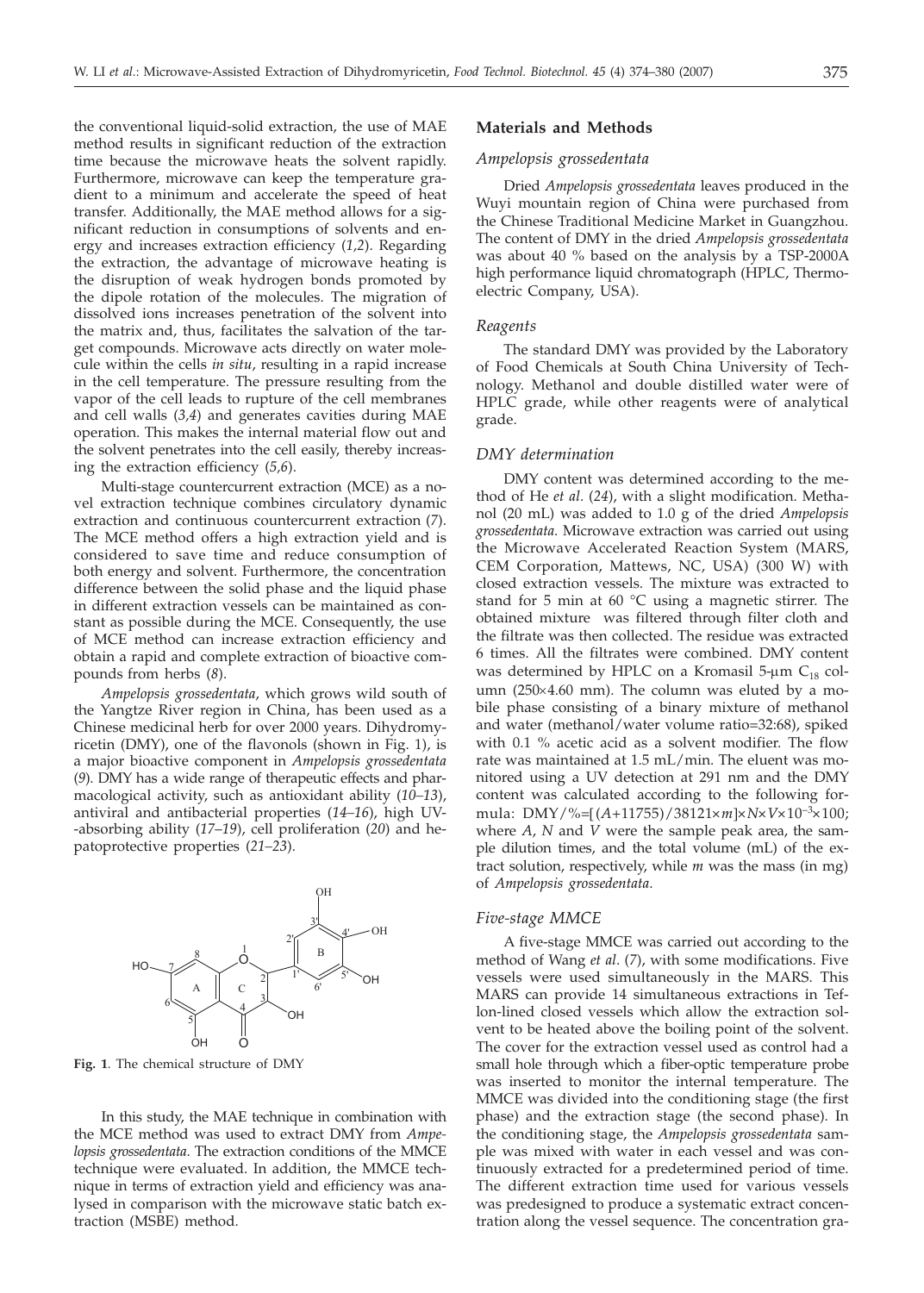dients for the five-stage MMCE were obtained by extracting the sample in vessels 1-4 for different intervals (*T*/5, 2*T*/5, 3*T*/5 and 4*T*/5 respectively, where *T* is the total running time of the MMCE). The extraction in vessel 4 was transferred to vessel 5, while the extraction in vessel 1 was exchanged with vessel 3. Meanwhile, fresh solvent and fresh sample were added to vessels 4 and 5, respectively. The MMCE was performed according to a series of five steps. The duration of every step was *T/*5. Each step included four basic operations. For example, the first step consisted of the following operations: (*i*) sample extraction for *T*/5; (*ii*) discharge of the residue from vessel 4 and collection of the extract from vessel 5; (*iii*) transfer of solvent from  $1\rightarrow 4$ ,  $2\rightarrow 5$ ,  $3\rightarrow 1$  and  $4\rightarrow 2$ ; and (*iv*) addition of fresh sample and fresh water to vessels 4 and 3, respectively. This extraction was followed by the second phase, while the extraction sequence from step 1 to 5 was repeated. The collected extract from two cycles was analyzed by HPLC to determine DMY concentration. The extraction yield (*Y*) was calculated according to the following formula:  $Y/\%=[(C \times V)/(m \times D)] \times 100$ , where *Y* was the DMY extraction yield (%), and *C*, *V* and *m* were the DMY concentration (mg/mL) of the collected extract, the volume (mL) of the collected extract and total mass (mg) of fresh *Ampelopsis grossedentata* from the two cycles, respectively, while *D* was the DMY content (%) of *Ampelopsis grossedentata*.

#### *Microwave static batch extraction (MSBE)*

Five vessels containing the same amount of *Ampelopsis grossedentata* and the same volume of water for the MSBE or MMCE method were simultaneously run through the MARS. Other extraction conditions were the same as for the MMCE method described above.

## *Determination of grinding degree for Ampelopsis grossedentata*

*Ampelopsis grossedentata* leaves were divided into 6 grades according to the grinding degrees (whole leaves, 20, 40, 80, 180 and >180 mesh) and then used for the analyses of extraction yield. Mesh was the number of aperture per square inch. The extraction conditions used were the temperature of 95 °C, the time of 2 min, the ratio of plant material to solvent of 1:20 and the microwave power of 600 W.

#### *Determination of solvents*

The extraction conditions were the time of 5 min, the ratio of solvent to plant material of 20 (by volume per mass) and the microwave power of 600 W at the temperature of 60 °C for methanol, 75 °C for ethanol, or 95 °C for water as a solvent. The sediment yield  $(Y<sub>s</sub>)$  was calculated according to the following formula:  $Y_s/\% =$  $[(C_e-C_s)/C_e] \times 100$ , where  $Y_s$  was the DMY sediment yield (%) and  $C_e$  was the DMY concentration (mg/mL) in the extract, while  $C_s$  was the DMY concentration (mg/mL) in the solvent after 24 h at 20 °C.

#### *Orthogonal method*

A 4-factor plus 3-level  $L_9$  (3<sup>4</sup>) orthogonal experimental design was applied to determine the optimal conditions (*25*). The orthogonal experimental design is an ef-

fective method for investigating the effects of the factor on the extraction yield by reducing the experimental numbers. Furthermore, the optimal extraction conditions and the significance of every factor's effect on the yield can be obtained. The factor levels of the orthogonal experiments are shown in Table 1. Four factors (time, temperature, solvent to plant material ratio (M/S) and power) of the five-stage MMCE were considered to evaluate the variables in the design. The experiments were conducted three times and the data were analyzed by analysis of variance (ANOVA). Water was used as solvent in all orthogonal experiments.

Table 1. Factors and levels of the  $L_9$  (3<sup>4</sup>) orthogonal experiments for the MMCE

|       | Factor |           |      |       |  |  |
|-------|--------|-----------|------|-------|--|--|
| Level | А      | B         | C    |       |  |  |
|       | Time   |           | M/S  | Power |  |  |
|       | min    | $\circ$ C | g/mL | W     |  |  |
|       | 5      | 70        | 1:10 | 300   |  |  |
| 2     | 10     | 90        | 1:20 | 600   |  |  |
| 3     | 20     | 110       | 1:30 | 900   |  |  |

## **Results and Discussion**

# *Evaluation of grinding degrees for extraction yield of DMY*

No obvious increase in the extraction yield was observed when the shiver gradient was <80 mesh (Fig. 2). Considering that it was very difficult to obtain fine granularity of *Ampelopsis grossedentata*, the intact leaves were used in this study*.*



**Fig. 2**. Effects of grinding degrees on extraction efficiency of DMY from *Ampelopsis grossedentata*. 1–6, whole leaves, and 20, 40, 80, 180 and >180 meshes

### *Effect of solvents on DMY yield*

Appropriate solvents are essential to achieve an optimal extraction. The MAE method depends on the dielectric susceptibility of solvents and microwave energy that causes molecular motion by migration of ions and rotation of dipoles (*26*). To determine an effective solvent for the DMY extraction from *Ampelopsis grosseden-*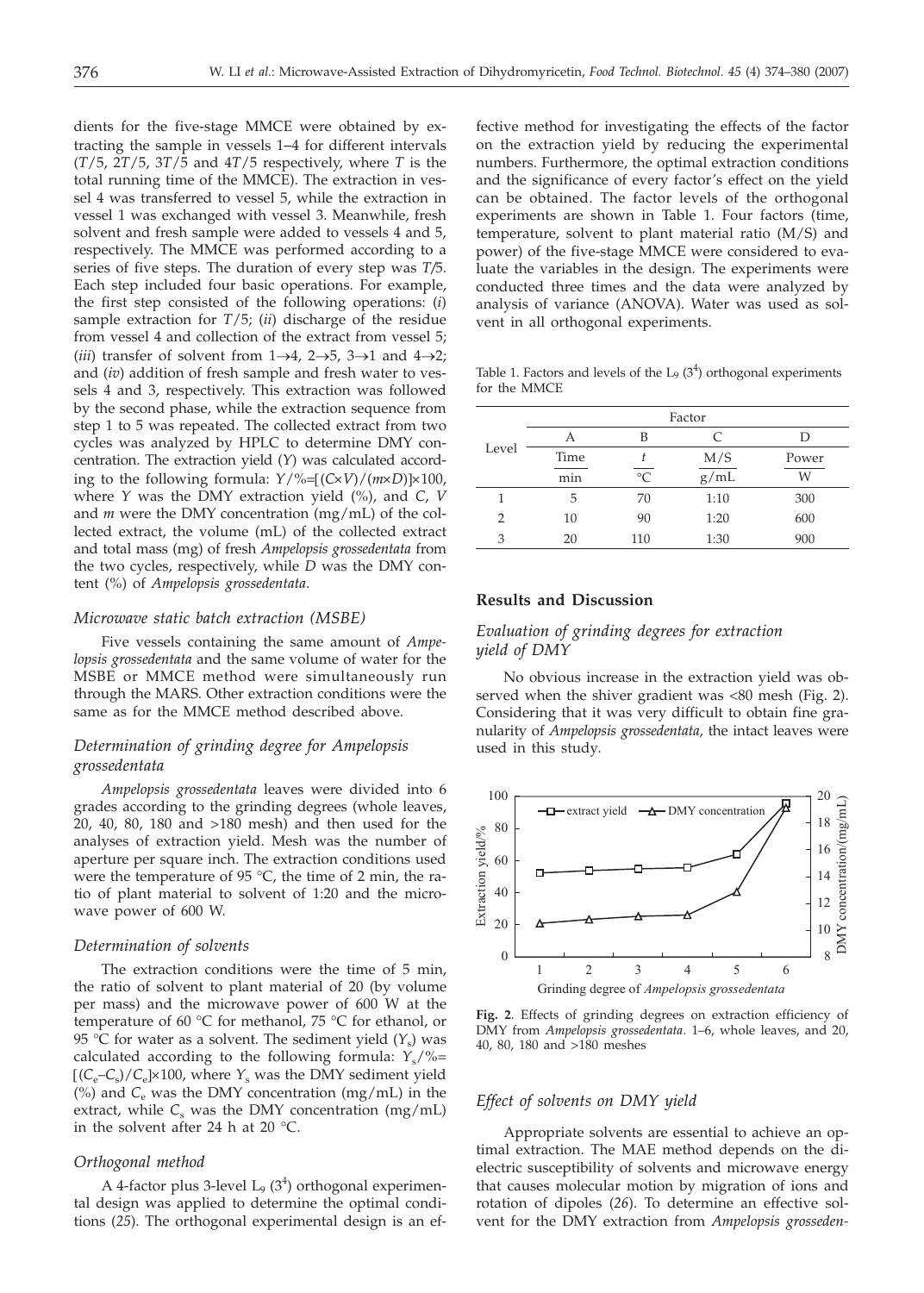*tata*, methanol, ethanol and water were used in this study. The DMY extraction yield and sediment yield were shown in Table 2. The highest extraction yield with no sediment was noticed when methanol was used as the solvent. It is interesting to notice that water as the solvent extracted DMY well (83.62 % of the sediment yield),

Table 2. Extraction yield and sediment yield of DMY by different solvents\*

| Solvent  | $Y/\%$         | $Y_s/\%$    |
|----------|----------------|-------------|
| Methanol | $60.02 + 0.82$ | No sediment |
| Ethanol  | $55.44 + 0.66$ | No sediment |
| Water    | $56.39 + 0.62$ | 83.62       |
|          |                |             |

\**Y*s, DMY sediment yield and *Y*, DMY extraction yield

because water is inexpensive, nontoxic and environmentally friendly. Thus, water can be chosen as the optimal solvent to extract DMY from *Ampelopsis grossedentata* in terms of both extraction cost and safety. Guo *et al*. (*27*) have recently demonstrated that the extraction of puerarin from *Radix puerariae* by MAE method took 1 min when water was used as the extraction solvent, because water not only efficiently absorbed the microwave power but it also readily dissolved the polar active constituents.

# *DMY content in solid and liquid phases after conditioning process*

Fig. 3 showed the DMY content when various extraction conditions were used. However, there was no direct correlation for DMY content with extraction time.



**Fig. 3**. DMY content in the solid and liquid phases after conditioning process

## *DMY content after exchange*

DMY content in the solid and liquid phases of vessels 1-4 is shown in Fig. 4. There were similar differences in the concentration between the solid phase and the liquid phase in each vessel, especially in vessels 1-3. The result indicated that there was higher DMY concentration in the liquid phase, responding to the higher DMY content in the solid phase.



**Fig. 4**. DMY content in the solid and liquid phases after the exchange of the extract

## *Determination of extraction conditions for MMCE*

The extraction conditions of the MMCE method included temperature, time, microwave power and material/solvent ratio. The extraction efficiency was greatly influenced by the extraction temperature in the five- -stage MMCE, as indicated by the high F-values (Tables 3 and 4). The mean values of the extraction yields were 42.2 % at 70 °C and 75.6 % at 110 °C. Ruan *et al*. (*28*) reported that temperature greatly affected DMY solubility in water, while elevated temperature could enhance the extraction efficiency as a result of the increased diffusivity of the solvent into cells and an enhanced DMY desorption from the cells (*29*). However, the extract yield of DMY decreased when the temperature was over 110 °C in this study, possibly due to unstable DMY in hot water. Lin *et al*. (*30*) reported that the ultraviolet spectrum changed when DMY was treated in boiling water and confirmed further that the B-ring of DMY was cracked and then oxidized to quinine. A similar result was observed in notoginseng saponins from *Panax notoginseng* (*31*).

The extraction yield increased notably with increasing ratio of solvent to plant material (Tables 3 and 4) but the sediment yield decreased greatly when the ratio of solvent to plant material was higher than 30 (by volume per mass). In addition, microwave energy might be absorbed and dispersed by a larger volume of solvent, which is disadvantageous to the MMCE method. Thus, the ratio of solvent to plant material of 30 (by volume per mass) was suitable for the five-stage MMCE.

Extraction time affected markedly the extraction efficiency. In this study, as the extraction time increased from 5 to 10 min the extraction yield increased by 3.8 %, but the yield decreased from 68.6 to 52.7 % when the extraction time extended from 10 to 20 min. Similarly, Hao *et al*. (*32*) found that the extraction rate of artemisinin increased with increasing duration of microwave radiation and then decreased, and suggested that overexposure to microwave could cause artemisinin loss. Pan *et al*. (*33*) reported that the percentage of the extraction of tanshinones decreased with increasing extraction time. In addition, the increased dissolution of the polymer matrix from cells probably caused an increase in viscosity (*34*).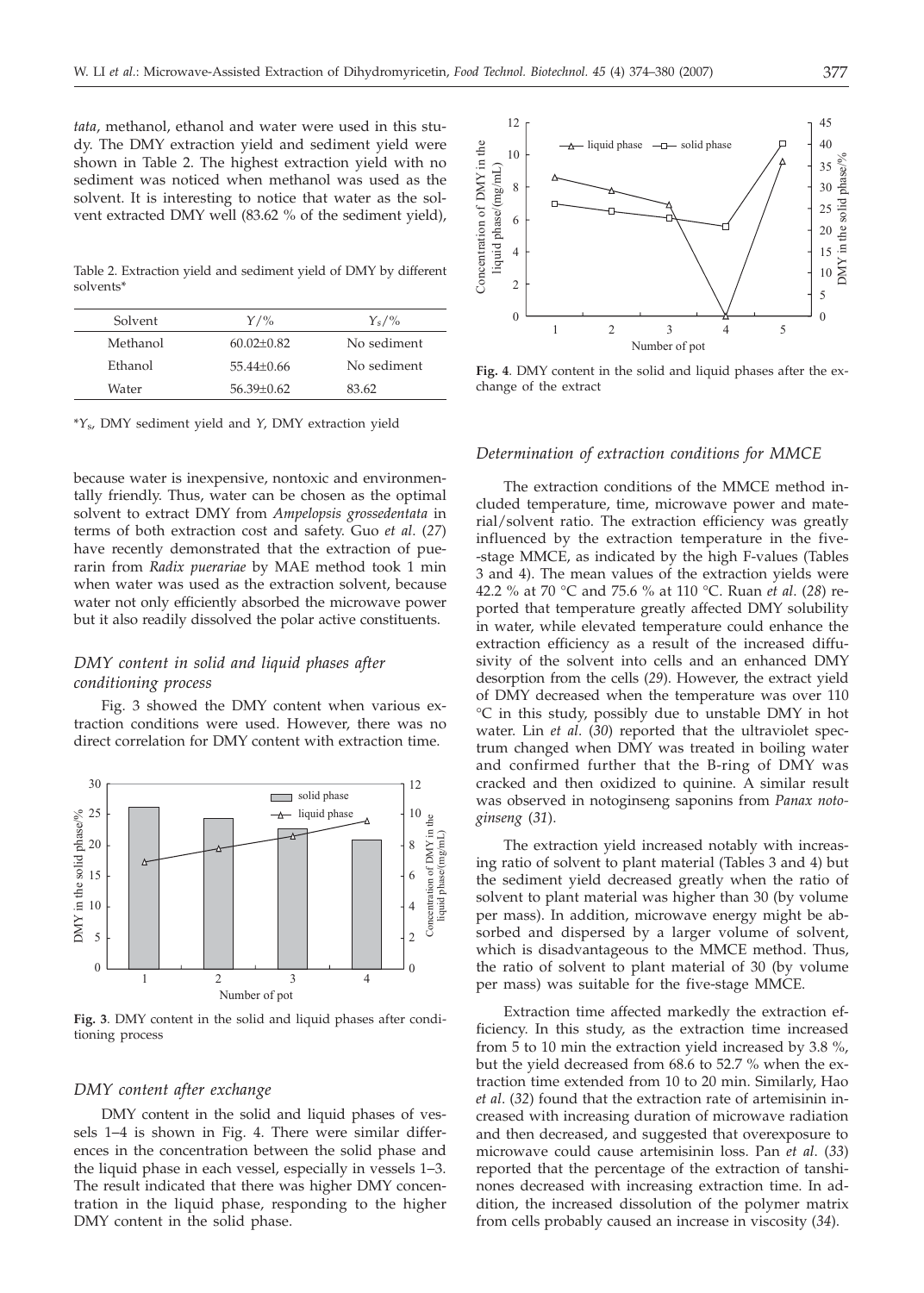|                | A              | B              | $\mathsf{C}$   | $\mathbf D$    | Extraction yield/% |                 |               |                                |                    |
|----------------|----------------|----------------|----------------|----------------|--------------------|-----------------|---------------|--------------------------------|--------------------|
| Number         |                |                |                |                | $Y_1$              | $\mathcal{Y}_2$ | $Y_3$         | $\Sigma = Y_1 +$<br>$+Y_2+Y_3$ | Mean<br>value±S.D. |
| $\mathbf{1}$   | $\mathbf{1}$   | $\mathbf{1}$   | $\mathbf{1}$   | $\mathbf{1}$   | 35.8               | 37.6            | 37.3          | 111                            | $36.9 \pm 1.0$     |
| $\overline{2}$ | $\mathbf{1}$   | $\overline{2}$ | 2              | $\overline{2}$ | 71.4               | 68.7            | 67.5          | 208                            | $69.2 \pm 2.0$     |
| 3              | $\mathbf{1}$   | 3              | 3              | 3              | 87.9               | 88.7            | 87.7          | 264                            | $88.1 \pm 0.5$     |
| 4              | $\overline{2}$ | $\mathbf{1}$   | $\overline{2}$ | 3              | 46.4               | 43.8            | 45.4          | 136                            | $45.2 \pm 1.3$     |
| 5              | $\overline{2}$ | $\overline{2}$ | 3              | $\mathbf{1}$   | 83.7               | 85.3            | 85.4          | 254                            | 84.8±0.9           |
| 6              | $\overline{2}$ | 3              | $\mathbf{1}$   | $\overline{2}$ | 74.3               | 76.9            | 75.7          | 227                            | 75.6±1.3           |
| 7              | 3              | $\mathbf{1}$   | 3              | $\overline{2}$ | 45.4               | 44.1            | 43.8          | 133                            | $44.4 \pm 0.8$     |
| 8              | 3              | $\overline{2}$ | $\mathbf{1}$   | 3              | 50.9               | 52.6            | 49.5          | 153                            | $51.0 \pm 1.6$     |
| 9              | 3              | 3              | $\overline{2}$ | $\mathbf{1}$   | 63.7               | 64.1            | 61.5          | 189                            | $63.1 \pm 1.4$     |
| I              | 583            | 380            | 491            | 554            |                    |                 | Total= $1675$ |                                |                    |
| $\mathbf{I}$   | 617            | 615            | 533            | 568            |                    |                 |               |                                |                    |
| $\rm III$      | 475            | 680            | 651            | 553            |                    |                 |               |                                |                    |
| I/9            | 64.8           | 42.2           | 54.6           | 61.6           |                    |                 |               |                                |                    |
| II/9           | 68.6           | 68.3           | 59.2           | 63.1           |                    |                 |               |                                |                    |
| III/9          | 52.8           | 75.6           | 72.3           | 61.4           |                    |                 |               |                                |                    |
| $\mathbb{R}$   | 15.8           | 33.4           | 17.7           | $1.7\,$        |                    |                 |               |                                |                    |

Table 3. Arrangements and results of the orthogonal experiments for the MMCE

I, the total of level 1; II, the total of level 2; III, the total of level 3; and R, the difference between the maximum and the minimum; A, extraction time; B, extraction temperature; C, material/solvent ratio; D, microwave power

Table 4. Results of the ANOVA analysis

| Source | Sum of squares<br>of variance | Degree of freedom | Mean square | F-value | Ď      |
|--------|-------------------------------|-------------------|-------------|---------|--------|
| А      | 1222                          |                   | 611         | 128.8   | < 0.01 |
| B      | 5535                          |                   | 2767        | 583.4   | < 0.01 |
| C      | 1529                          | ∍                 | 764.5       | 161.2   | < 0.01 |
| D      | 15.63                         | ∍                 | 7.815       | 1.648   | >0.05  |
| Error  | 85.38                         | 18                | 4.743       |         |        |
| Total  | 8387                          | 26                |             |         |        |

F0.01(2,18)=6.01 and F0.05(2,18)=3.55; A, extraction time; B, extraction temperature; C, material/solvent ratio; D, microwave power

No obvious effect of the microwave power on the DMY extraction efficiency was observed (Table 3), as indicated by the low F-value (Table 4). Thus, the power of 600 W was suitable for the five-stage MMCE method in this study.

Based on the above analysis, the optimal extraction conditions were determined to be  $A_1B_3C_3D_2$ , where  $A_1$ was the first level of extraction time of 5 min (1 min for every step),  $B_3$  was the third level of extraction temperature of 110 °C, and  $C_3$  was the third level of ratio of solvent to plant material of 30 (by volume per mass), while  $D_2$  was the second level of power of 600 W.

# *Comparison of the MMCE method with the MSBE method*

Figs. 5 and 6 represent the variation of DMY content in the solid phase and the liquid phase for the MSBE and MMCE methods. The extraction yield using the MMCE method was 88.5 %, as compared to 63.1 % using the MSBE, while the DMY content in the residue using the MMCE method was 4.6 %, compared to 14.8 % using



**Fig. 5**. Percentage of DMY in the solid phase for both MSBE and five-stage MMCE;  $\square$  ----five-stage MMCE and  $\triangle$ — MSBE

the MSBE method. Thus, the MMCE method exhibited better DMY extraction efficiency from *Ampelopsis grossedentata* than the MSBE method.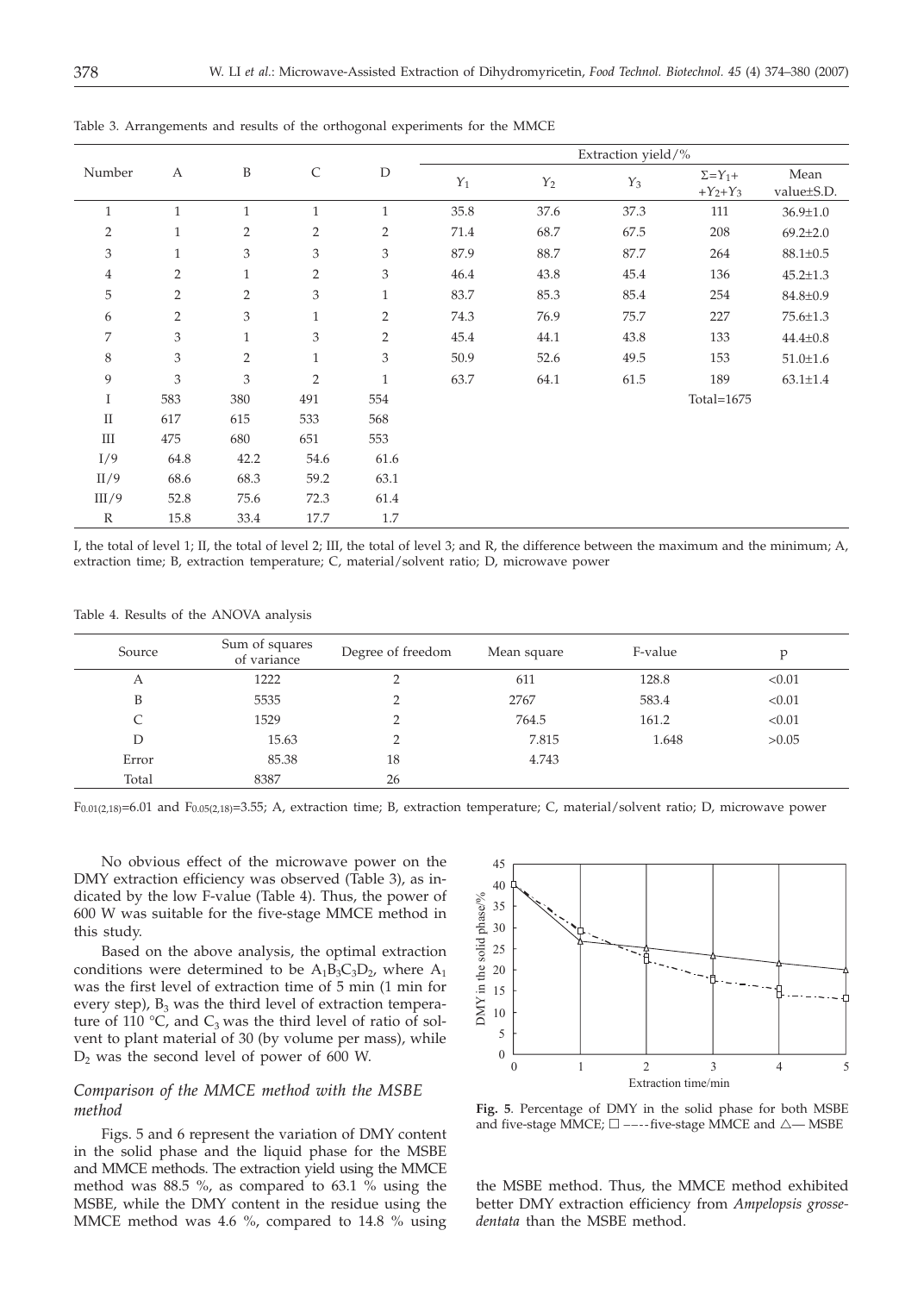

**Fig. 6**. Concentration of DMY in the liquid phase for both MSBE and five-stage MMCE;  $\square$  ----five-stage MMCE and  $\triangle$ — MSBE

## **Conclusions**

The MMCE technique is an original combination of the MAE and MCE methods and it exhibited an obvious difference in the concentration between the extract phase and the residue phase, compared to the MSBE method. The MMCE method was effective in increasing extraction yield. The extraction yield using the MMCE method was higher (20-30 %) than that using the MSBE method under the similar experimental conditions. The MMCE method provided an attractive alternative in both the cost and efficiency of the DMY extraction and it can be expected to be applied in other natural products extracted from plants.

#### *Acknowledgements*

The project was supported by Chinese postdoctoral fund (20060400534) and Guangdong Science and Technology Foundation (20055190001).

## **References**

- *1.* G.A.C. Kiss, E. Forgacs, T. Cserhati, T. Mota, H. Morais, A. Ramos, Optimisation of the microwave-assisted extraction of pigments from paprika (*Capsicum annuum* L.) powders, *J. Chromatogr. A, 889* (2000) 41–49.
- *2.* J.R.J. Pare, M. Sigomin, J. Lapointe, Microwave-assisted natural products extraction. *US patent 5,002,784* (1991).
- *3.* M.E. Lucchesi, F. Chemat, J. Smadja, Solvent-free microwave extraction of essential oil from aromatic herbs: Comparison with conventional hydro-distillation, *J. Chromatogr. A, 1043* (2004) 323–327.
- *4.* S. Gao, W. Han, X. Deng, Study of the mechanism of microwave-assisted extraction of *Mahonia bealei* (Fort.) leaves and *Chrysanthemum morifolium* (Ramat.) petals, *Flavour Fragr. J. 19* (2004) 244–250.
- *5.* D.V. Dandekar, V.G. Gaikar, Microwave assisted extraction of curcuminoids from *Curcuma longa*, *Separ. Sci. Technol. 37* (2002) 2669–2690.
- *6.* S. Chemat, H. Ait-Amar, A. Lagha, D.C. Esveld, Microwave- -assisted extraction kinetics of terpenes from caraway seeds, *Chem. Eng. Process*. *44* (2005) 1320–1326.
- *7.* Q.E. Wang, S.M. Ma, B.Q. Fu, F.S.C. Lee, X.R. Wang, Development of multi-stage countercurrent extraction technology for the extraction of glycyrrhizic acid (GA) from licorice (*Glycyrrhiza uralensis* Fisch.), *Biochem. Eng. J. 21* (2004) 285–292.
- *8.* S.T. Jiang, L.J. Pan, S.X. Huang, Study on the multistage countercurrent extracting green tea polyphenols with ethyl acetate, *J. Agric. Eng. 4* (1997) 202–206 (in Chinese).
- *9.* Q.Z. Du, W.J. Cai, M. Xia, Y. Ito, Purification of (+)dihydromyricetin from leaves extract of *Ampelopsis grossedentata* using high-speed countercurrent chromatograph with scale-up triple columns, *J. Chromatogr. A, 973* (2002) 217– 220.
- *10.* J. Ma, H. Yang, M.J. Basile, E.J. Kennelly, Analysis of polyphenolic antioxidants from the fruits of three *Pouteria* species by selected ion monitoring liquid chromatography-mass spectrometry, *J. Agric. Food Chem. 19* (2004) 5873–5878.
- *11.* Y.S. Zhang, Z.X. Ning, S.Z. Yang, H. Wu, Antioxidation properties and mechanism of action of dihydromyricetin from *Ampelopsis grossedentata, Acta Pharmac. Sin. 38* (2003) 241– 244 (in Chinese).
- *12.* J. Ma, X.D. Luo, P. Protiva, H. Yang, C.Y. Ma, M.J. Basile, B. Weinstein, E.J. Kennelly, Bioactive novel polyphenols from the fruit of *Manilkara zapota* (sapodilla), *J. Nat. Prod. 66* (2003) 983–986.
- *13.* W. Li, C. Zheng, Z.X. Ning, The antioxidation activity of DMYL in lard system, *Shipin Kexue, 26* (2005) 73–76 (in Chinese).
- *14.* T. Matsumoto, S. Tahara, Ampelopsin, a major antifungal constituent from *Salix sachalinensis*, and its methyl ethers, *Nippon Nogeik. Kaishi, 6* (2001) 659–667.
- *15.* T. Hayashi, S. Tahara, T. Ohgushi, Genetically-controlled leaf traits in two chemotypes of *Salix sachalinensis* Fr. Schm. (*Salicaceae*), *Biochem. Syst. Ecol. 33* (2005) 27–38.
- *16.* D.Y. Liu, J.T. Ye, W.H. Yang, J. Yan, C.H. Zeng, S. Zeng, Ampelopsin, a small molecule inhibitor of HIV-1 infection targeting HIV entry, *Biomed. Environ. Sci. 17* (2004) 153–164.
- *17.* L. Anu, A.J. Pedro, L. Markku, J.T. Riitta, Nutrient availability and the effect of increasing UV-B radiation on secondary plant compounds in Scots pine, *Environ. Exp. Bot. 49* (2003) 49–60.
- *18.* T. Riitta, V. Timo, J.A. Pedro, J.T. Riitta, Clonal differences in growth and phenolics of willows exposed to elevated ultraviolet-B radiation, *Basic Appl. Ecol. 4* (2003) 219–228.
- *19.* K. Towatari, K. Yoshida, N. Mori, K. Shimizu, R. Kondo, K. Sakai, Polyphenols from the heartwood of *Cercidiphyllum japonicum* and their effects on proliferation of mouse hair epithelial cells, *Planta Med*. *68* (2002) 995–998.
- *20.* N. Yabe, H. Matsui, *Ampelopsis brevipedunculata* (*Vitaceae*) extract stimulates collagen synthesis through superoxide generation in the serum-free cultures of rat dermal fibroblasts and Ito cells, *J. Ethnopharmacol*. *56* (1997) 67–76.
- *21.* N. Yabe, K. Tanaka, H. Matsui, An ethanol-extract of *Ampelopsis brevipedunculata* (*Vitaceae*) berries decreases ferrous iron-stimulated hepatocyte injury in culture, *J. Ethnopharmacol*. *59* (1998) 147–159.
- *22.* T. Murakami, M. Miyakoshi, D. Araho, K. Mizutani, T. Kambara, T. Ikeda, W. H. Chou, M. Inukai, A. Takenaka, K. Igarashi, Hepatoprotective activity of tocha, the stems and leaves of *Ampelopsis grossedentata*, and ampelopsin, *Biofactors, 21* (2004) 175–178.
- *23.* N. Yabe, H. Matsui, Effects of *Ampelopsis brevipedunculata* (*Vitaceae*) extract on hepatic M cell culture: Function in collagen biosynthesis, *J. Ethnopharmacol*. *56* (1997) 31–44.
- *24.* G.X. He, G. Pei, W.L. Yang, B. Li, Determination of dihydromyricetin in different parts of *Ampelopsis grossedentata* in different seasons by HPLC, *Chin. Tradit. Pat. Med. 3* (2004) 210–212 (in Chinese).
- *25.* Y. He, H.K. Lee, Orthogonal array design experiments for optimizing the separation of various pesticides by cyclodextrin-modified micellar electrokinetic chromatography, *J. Chromatogr. A, 793* (1998) 331–340.
- *26.* B. Kaufmann, P. Christen, Recent extraction techniques for natural products: Microwave-assisted extraction and pres-